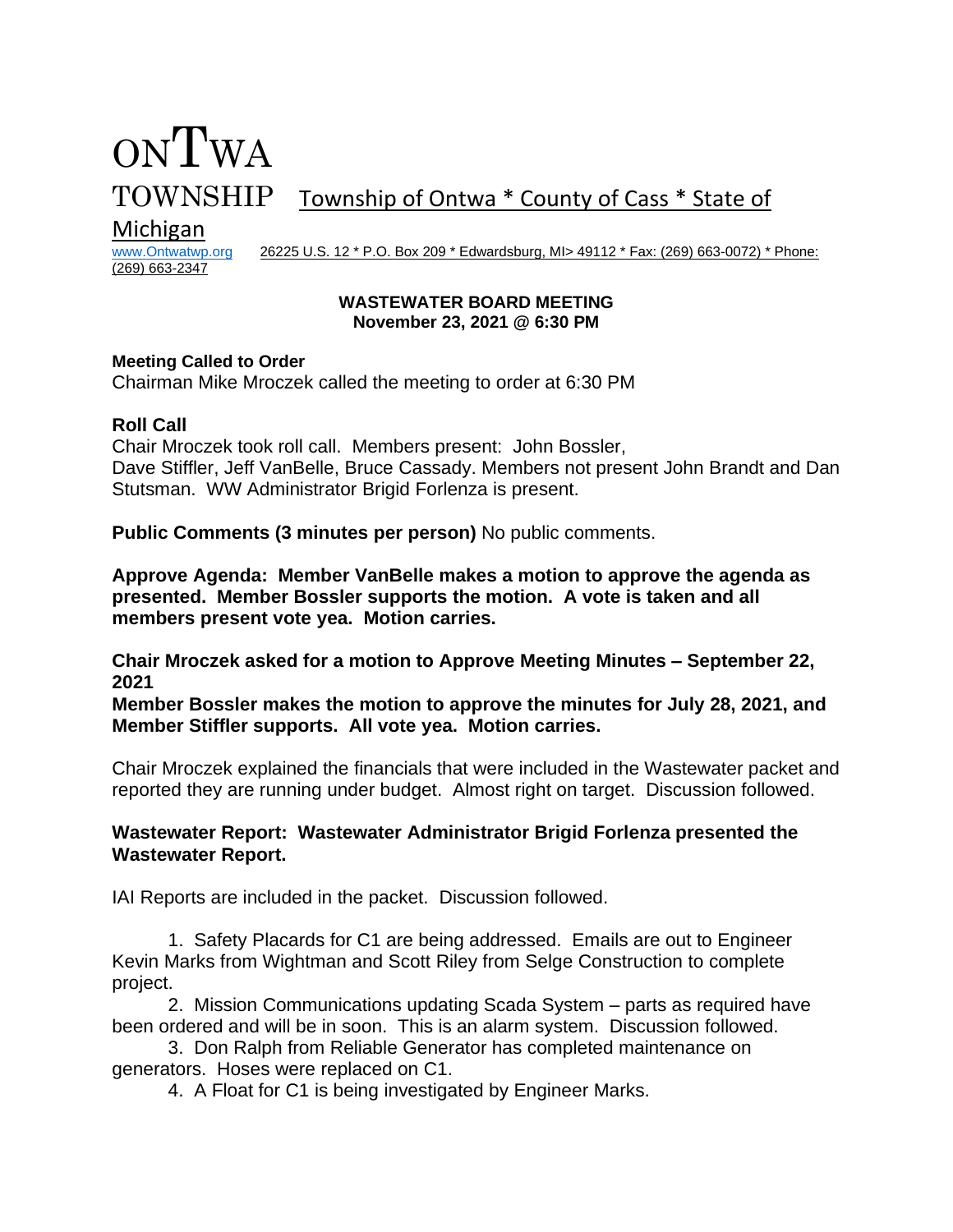5. Administrator Forlenza has been in constant contact with the fencing companies for proposals on B3 and C2. She is hoping to have them in January and the fences will be put up in the spring.

6. Currently waiting on bid from Scott Riley with Selge Construction for a replacement Bollard on JPC1.

7. The force main on 2320 Edwardsburg Street (Elkhart Road) was nicked and damage by a front loader driven by Bob Dunnuck, a contractor from DB Plumbing. IAI was on the scene. Scott Riley from Selge Construction was notified and responded to the scene.

- Elkhart Public Works was notified
- Wightman notified

The decision was made to repair compromised pipe as soon as possible. Scott Riley from Selge is ordering the parts to facilitate repair.

Administrator Forlenza will investigate filing an insurance claim with DB Plumbing's Insurance Company to cover the expense of repairs from the damage they created.

# **Unfinished – Old Business**

1. C1 – project update. Need AEP to come as soon as possible to work on the electric on the electrical pole. It has been difficult to get in contact with AEP representatives. Member VanBelle offered contact information to Administrator Forlenza and will get it to her immediately. Discussion followed on how to get project completed.

# **New Business**

1. ARPA Recovery Fund – American Rescue Plan Act Coronavirus Local Fiscal Recovery Fund (CLFRF)

Chairman Mroczek described the fund and how dollars could possibly be used by the Ontwa Township Wastewater System. The funding provides substantial funding to local governments by either federal direct payments to Metropolitan Cities and Counties or state payments to Non-Entitlement Units of Local Government.

Chairman Mroczek stated this needs to be discussed by the Wastewater Board because the Township has been blessed with \$280,000 and up to \$550,000. Administrator Forlenza confirmed and said she believed it is to be used for infrastructure such as Wastewater, Sewers and Broadband. Discussion followed.

The board suggested, but not limited to, projects that should be considered; 1) Cobert Lake Sewer, 2) Painter Lake Sewer, 3) Run sewer line along homes on Christian Creek without sewers, 4) Extend force main along Northshore Drive. Discussion followed.

**A motion was made by Member Jeff VanBelle to create a feasible study to extend a force main to Cobert Lake, Ontwa Township, along Northshore Drive to obtain funds from the ARPA Recovery Fund. Member John Bossler supports the**